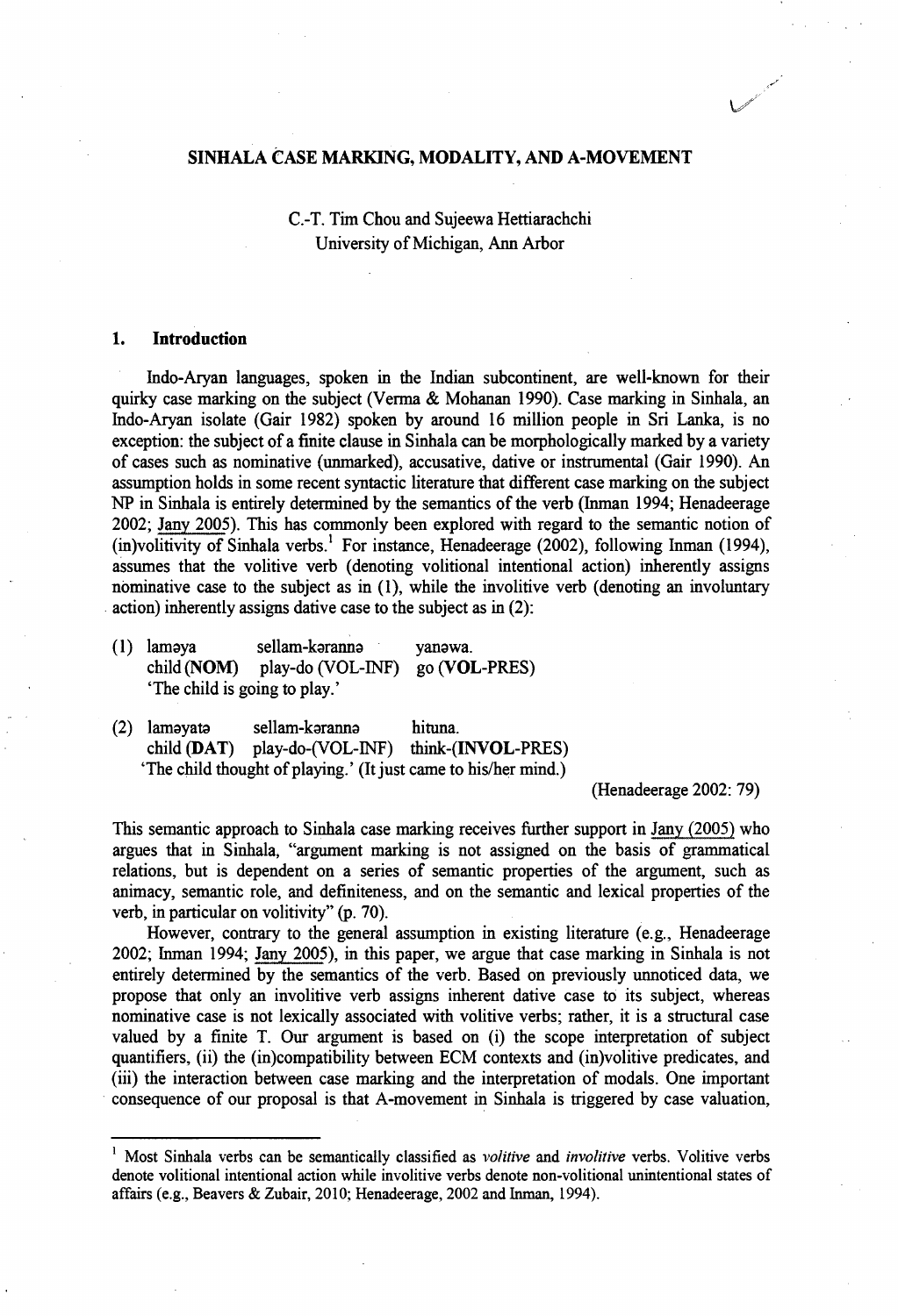rather than by a universal EPP requirement on T (contra Chomsky 2000. 2001: see Epstein and Seely 2006; Boskovic 2002).

This paper is organized as follows. Section 2 presents empirical challenge to the hypothesis that nominative case and dative case in Sinhala are both inherent cases assigned based on the (in)volitivity of the predicates. Section 3 develops our novel analysis of case marking in Sinhala and discusses its implications. Section 4 summarizes this paper.

# **2. New Data**

### **2.1. Volitivity and the Interpretations of Quantifier NPs**

We find that a subject universal quantifier has scopal interaction with negation only in sentences with volitive verbs, as in (3), which is ambiguous between partial negation and total negation. By contrast, when we replace the volitive verb in (3) with an involitive counterpart as in (4), only partial negation interpretation is available.

| (3) lamai hæmoma                            | nætuwe | $næhæ$ . |                    |
|---------------------------------------------|--------|----------|--------------------|
| children all (NOM) danced (VOL) not         |        |          |                    |
| 'All children did not (voluntarily) dance.' |        |          | [Total negation]   |
| 'Not all children (voluntarily) danced.'    |        |          | [Partial negation] |
|                                             |        |          |                    |

(4) lamai haemotomo naetune naehae. children all (DAT) danced (INVOL) not 'Not all children (involuntarily) danced. [Partial negation]

This effect on the scopal interpretation of the subject universal quantifier is previously unnoted to the best of our knowledge. The contrast between (3) and (4) is not easily explained by Henadeerage's (2002) and Jany's (2005) analyses of Sinhala case marking because they treat both volitive and involitive verbs as equivalent with respect to their ability to assign case to subject NP. Given their hypothesis that both nominative case and dative case are inherent cases assigned entirely based on the (in)volitivity of the predicates, (3) and (4) are expected to have the same range of scopal interpretation of the subject quantifier. However, the contrast between (3) and (4) suggests that the dative subject quantifier *lamai haemotama* 'all children' stays below the negation *ncehce* 'not' so that only partial negation reading is available. By contrast, the nominative-marked counterpart can occupy a syntactic position c-commanding the negation to receive the total negation reading.

# **2.2. ECM and Volitivity**

Another novel observation about the distinction between volitive predicates and involitive predicates in Sinhala is that only the subject of former can carry accusative case from ECM verbs like *dannowa* "know", as shown by the contrast between (5) and (6):

(5) mama  $[eya/eyawa<sup>2</sup> natanawa<sup>3</sup>]$  dannawa. I he (ACC) dance (VOL-INF) know 'I know him to be voluntarily dancing.'

<sup>-</sup>wa, in addition to  $-a$ , marks the accusative case in at least in some dialects of Sinhala (Chandralal, 2010 and Kariyakarawana, 1998).

Sinhala uses at least two different morphemes to mark the infinitive form of a verb: *-3* and *-a.* Please see Chandralal (2010) and Kariyakaraw ana (1998) for a detailed discussion of the phenomenon.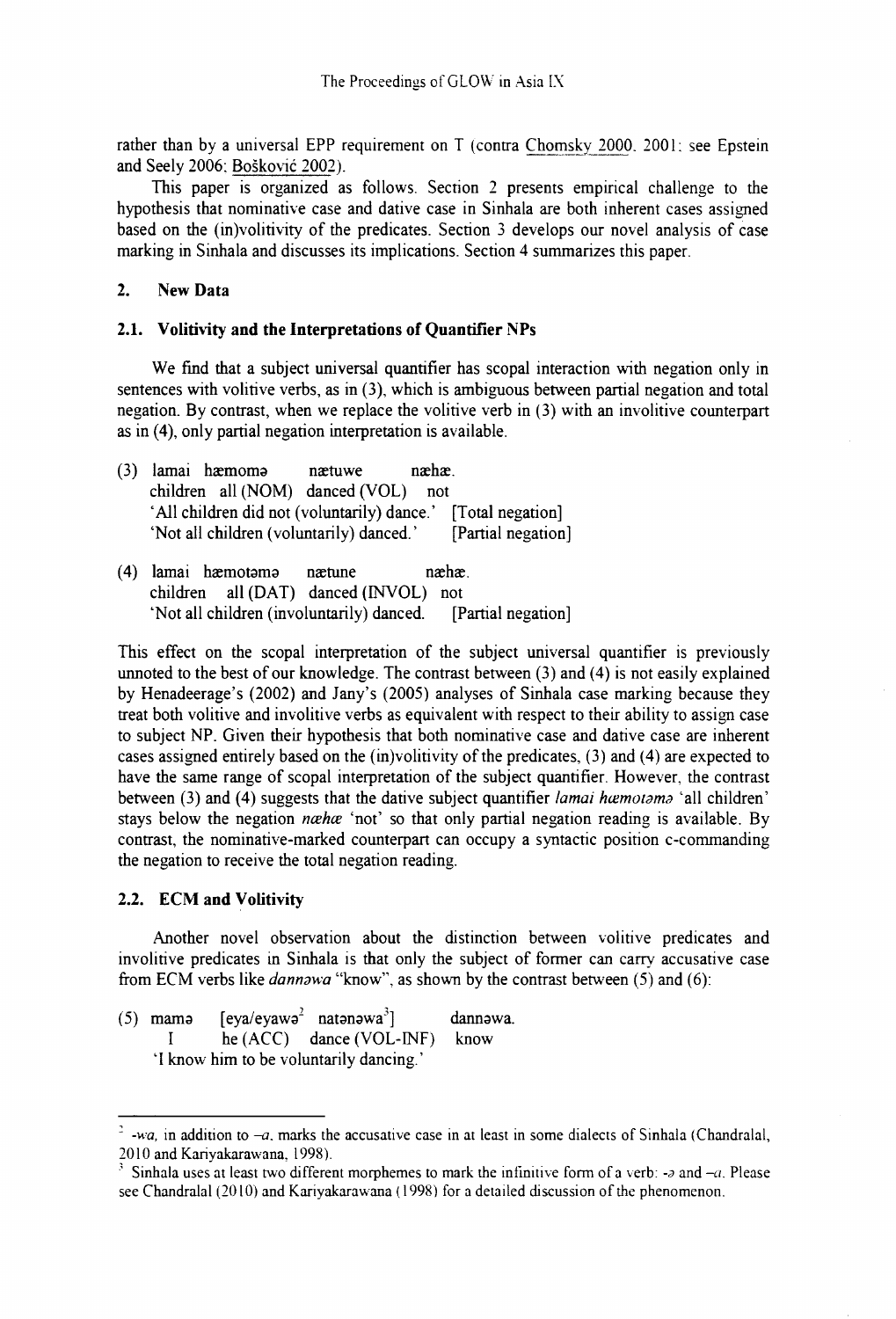Sinhala Case Marking, Modality, and A-movement (C-T. Chou and S. Hettiarachchi)

(6) \*mama [eya naetenawa] dannawa. I he (ACC) dance (INVOL-INF) know Intended: 'I know him to be involuntarily dancing.'

However, this contrast runs afoul of the prediction of the volitivity-based analysis of Sinhala case marking. Specifically, given that both nominative case and dative case are assigned by the predicates under theta marking, they should be either quirky case or inherent case in the rough classification of case in (7):



If they are both quirky case that requires further structural case valuation (like dative and genitive cases in Icelandic), we predict that both (5) and (6) should be allowed because the structural accusative case from the ECM verb can license both subject NPs, regardless of the volitivity of the embedded predicate. On the other hand, if both nominative and dative are inherent cases (like dative case in Russian), none of the subjects in (5) and (6) should be acceptable under the ECM contexts. This is because the assignment of inherent case renders further structural case valuation unnecessary and hence inapplicable. The fact that neither of these two predictions holds casts further doubts on the uniform treatment of the assignment of nominative case and dative case under theta marking in Sinhala.<sup>4</sup>

## **2.3. Modality and Case Marking**

Like modals in many other languages, Sinhala modals like *puluwan* 'can' require the selected verb be in its root form, and exhibit ambiguity between an epistemic (possibility) and a deontic (ability) reading. Note that when (in)volitive verbs are embedded under an epistemic modal as in (8) and (9), case marking on the subject is in compliance with the previous analyses based entirely on the (in)volitivity of the verb.

- (8) lal natanns puluwan Lai (NOM) dance (VOL) be.likely.to 'Lal is likely to (actively) dance.'
- (9) lalts naetenna puluwan Lal (DAT) dance (INVOL) be.likely.to 'Lal is likely to (involuntarily) dance.'

Curiously, we find that when volitive verbs are embedded under deontic modals as in (10), dative case is required despite the presence of the embedded volitive verb, $\delta$  contradicting the hypothesis that case marking in Sinhala is entirely determined by the (in)volitivity of the verb.

<sup>4</sup> Another possibility is that volitive verbs assign quirky case, while involitive verbs assign inherent case, so that only the subject of the former can receive the accusative case from the ECM verb as in (6). We do not discuss this possibility in this paper and leave this line of analysis for our future research.

 $5$  The combination of the deontic/ability reading of the modal and the involitive interpretation of the predicate is ineffable because it is semantically/pragmatically odd for someone to be able to do something involuntarily.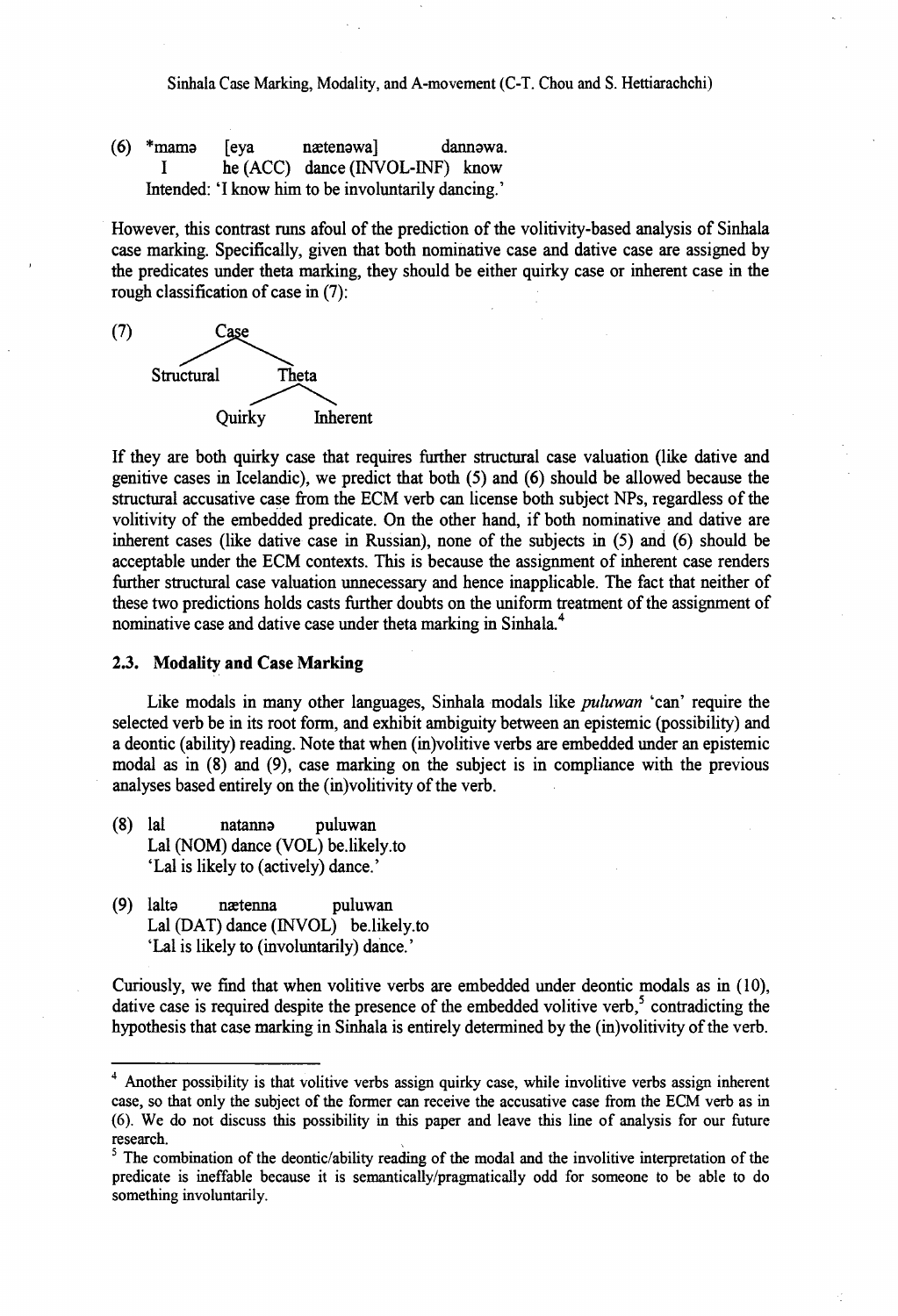(10) lalta natanna puluwan Lai (DAT) dance (VOL) be.able.to 'Lal is able to (actively) dance.' [Volitive verb but dative case  $(cf. (1))$ ]

If both nominative case and dative case can each occur on the subject of a volitive predicate, as in  $(1)/(8)$  and  $(10)$ , respectively, the hypothesis that volitivity always entails nominative is falsified.

## **3. Analysis**

We propose that the empirical challenges noted above can be explained if we adopt the four assumptions in (11):

- (11) a. Only involitive verbs assign an inherent dative case to their subject NP at spec-vP under theta marking in the sense of Chomsky (1986).
	- b. Volitive verbs in Sinhala do not lexically determine case marking.
	- c. Nominative case is a structural case assigned by the finite T.
	- d. Deontic modals in Sinhala are control verbs and assign inherent dative case to its subject, whereas epistemic modals are raising verbs.

Let's examine how the assumptions in (11) account for the new data in the last section. First, our analysis predicts the lack of ambiguity in (4) under the (standard) assumption in (12). The relevant structure of (4) is shown in (13) and (14). We propose that only involitive verbs assign inherent case to their subject NP. Therefore, once the subject *lamai hæmotama* 'all children' is base-generated at spec-vP in  $(13)/(14)$ , it receives inherent dative case from the involitive verb within the involitive vP and becomes inactive for further movement to spec-TP for case valuation, thereby yielding only the partial negation reading.

(12) For negation to take scope over  $\alpha$ , negation c-commands  $\alpha$ . (Klima 1964)

(13)  $\begin{bmatrix} T_P & T \end{bmatrix}$   $\begin{bmatrix} N_{ee}P & I_{x}P \end{bmatrix}$  lamai hæmotama nætune] næhæ]]  $(=(4))$ children all (DAT) danced (INVOL) not



On the other hand, volitive verbs in Sinhala are not lexically related to case marking in any way. Therefore, in (3) whose relevant structure shown in (15) and (16), the subject NP needs to move to spec-TP to value its case feature as nominative. Consequently, the negation *ncehce*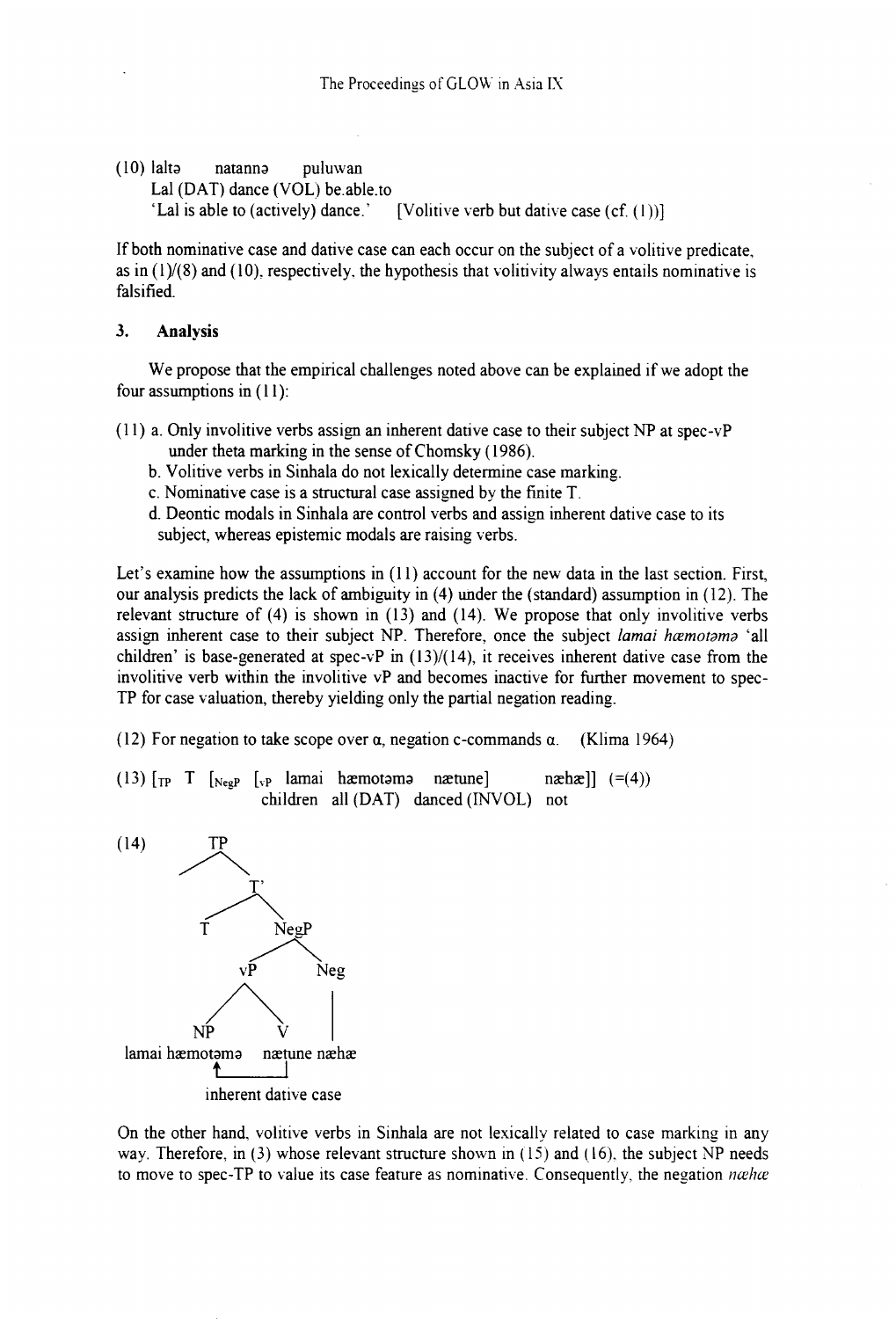c-commands the lower copy at spec-v\*P and is also c-commanded by the copy at spec-TP, yielding the scopal ambiguity as observed in an English sentence like (17).

(15)  $\lceil \text{TP} \text{ Lamai hæmomə_i} \rceil \lceil \text{Negr} \rceil \lceil \text{vP} \rceil \rceil$  nactuwe]] nachae]] (=(3)) children all (NOM) danced (VOL) not



(a la Boskovic 2002)

(17) Every student did not take the exam.

Also, note that the contrast between (3) and (4) shows that there is no universal EPP requirement on T in Sinhala (contra Chomsky 2000, 2001). The EPP-based approach to Amovement would force the subject NP in (4) to move to spec-TP despite receiving inherent case from the involitive verb, thereby incorrectly predicting scopal ambiguity in all such cases. By contrast, the case-valuation-driven approach to A-movement by Epstein and Seely (2006) and Boskovic (2002) provides a straightforward account for the contrast between volitive predicates and involitive predicates with respect to the scopal interpretation of the subject quantifier.

Next, the contrast between volitive predicates and involitive predicates with respect to their occurrence under ECM verbs follows from our assumption that volitive predicates do not assign inherent case to its subject, and nominative case is a structural case assigned by a finite T. Therefore, the subject NP of a volitive predicate cannot be assigned the nominative case in the non-finite TP complement of the ECM verb (either as an inherent case or a structural case), and its case feature must be valued as accusative by the ECM verb, as in  $(18)^6$ :

| $(18)$ mama |                                         | $[\text{TP} \text{ eya}/\text{ey} \text{awə } \text{T}_{\text{nonfinite}} \text{natənəwa}]$ | dannəwa. |  |
|-------------|-----------------------------------------|---------------------------------------------------------------------------------------------|----------|--|
|             | he(ACC)                                 | dance (VOL-INF)                                                                             | know     |  |
|             | 'I know him to be voluntarily dancing.' |                                                                                             |          |  |

On the other hand, the involitive verb always assigns inherent dative case to its subject NP, regardless of the finiteness of T, as in (19). Therefore, the accusative case from the ECM verb cannot override the inherent dative case on the embedded subject of the involitive predicate, as in  $(6)$ .

 $6$  We omit the movement of the subject NP to the matrix  $v*P$  domain for accusative case valuation because it is not relevant to our current purposes.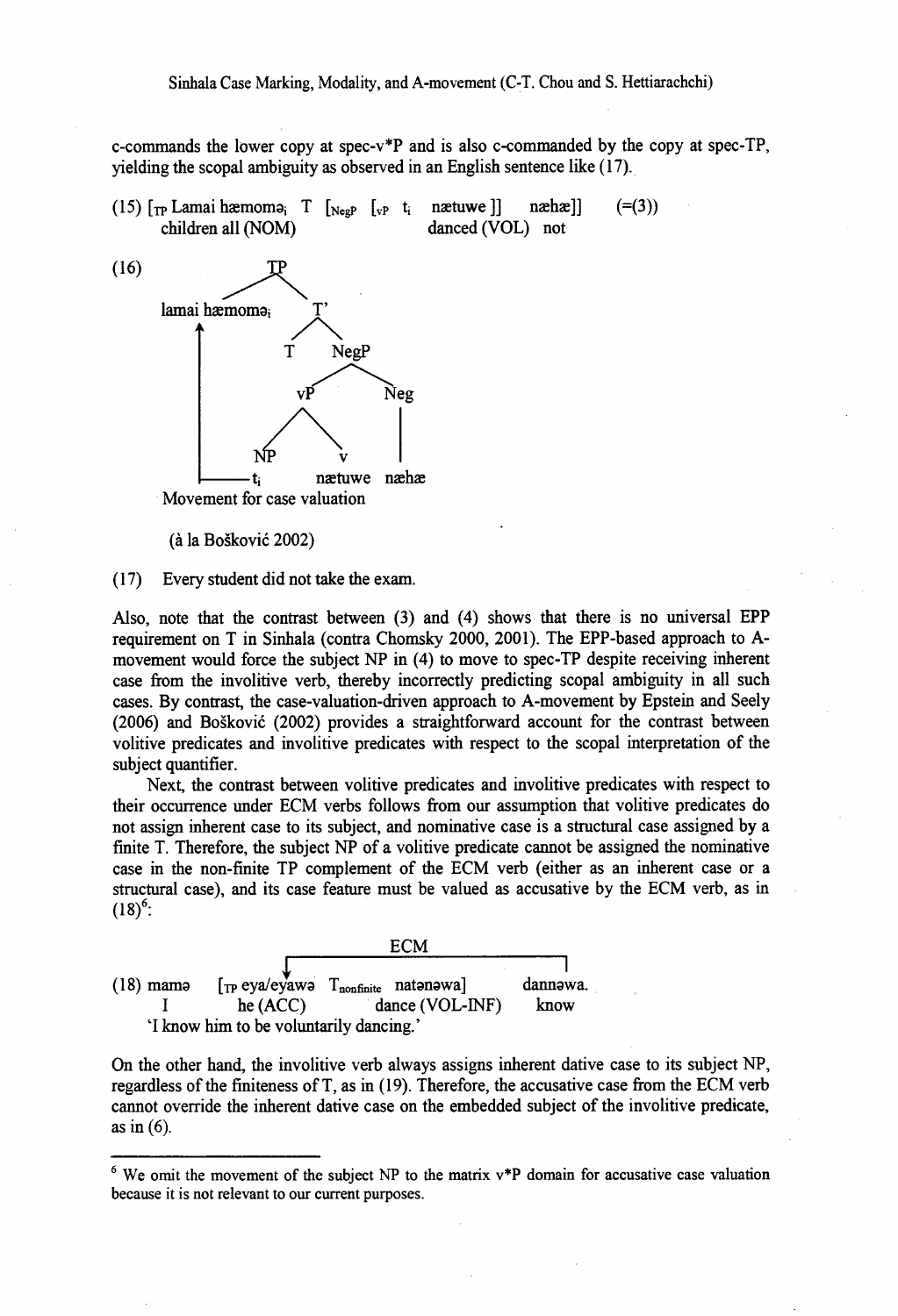Inherent case næten<sub>a</sub>wa] (19) mama  $[\text{TP} \space \text{T}_{\text{nonfinite}} \space [\text{VP} \space \text{e} \text{y} \text{a} \text{t} \text{a}]$  naeten<sup>9</sup>wa] dannawa. I he (DAT) dance (INVOL-INF) know 'I know him to be involuntarily dancing.'

Finally, we turn to the unexpected dative case in (10) where dative case is required despite the presence of the volitive verb, posing a challenge to the hypothesis that a volitive verb assigns inherent nominative case to its subject NP. We argue that the contrast between the epistemic reading and the deontic reading of the modal *puluwan* shown in (8)-( 10) can be explained if we assume that the epistemic modals in Sinhala are raising verbs, while deontic modals in Sinhala are control verbs, as schematically shown in (20) and (21), respectively. Therefore, the surface subject in sentences with epistemic modals semantically and structurally originates from the embedded clause, while the surface subject of sentences with deontic modals is the subject of the deontic modal, a two-place predicate.

- (20) Epstemic modals as raising verbs  $[TP]$  subject verb object] modal<sub>epistemic</sub>
- (21) Deontic modals as control verbs Subject  $[r_{\rm P}$  PRO verb object] modaldeontic

We further assume that a deontic modal which functions as control verb in Sinhala assigns inherent dative case to its subject NP. Admittedly, this is a stipulation pending further empirical verification, but this stipulation, together with the control and raising structures in (20) and (21) provides a straightforward account of the dative case in (10). Empirical support for the raising-control distinction in (20) and (21) comes from the specificity ambiguity of indefinite NPs in Sinhala. First, consider the English sentences in (22) and (23). The indefinite NP *someone from Sri Lanka* can be either specific or not in the raising structure (22) because there exist two sites for its interpretation, in relation to the raising verb *seems.* By contrast, only specific reading is available in the control structure (23) because the indefinite NP can be interpreted only at the matrix spec-TP.

- (22) Someone from Sri Lanka seems  $\lceil \frac{1}{R} \rceil$  < Someone from Sri Lanka to win the lottery].
- (23) Someone from Sri Lanka tried  $[r_P$  PRO to win the lottery].

The prediction of  $(11d)$  is that the contrast between  $(22)$  and  $(23)$  can also be detected between epistemic modals and deontic modals in Sinhala. Before we examine the relevant empirical data in Sinhala, we need to discuss the form of indefinite NPs in the language. Sinhala has two different forms for an indefinite NP like *someone* in English. They are both formed by adding a particle *-do* or *-hari* to a wh-word:  $kau + do$  (who +  $do$  = someone) or  $kau$ *+nt'* + *hari (who* + *hari =* someone). What is interesting about these two forms in Sinhala is that *kando* is used only when we refer to someone specific as in (24), while *kaumhari* is generally used for either non-specific or specific reference as in (25).

(24) kauda dora asriya. someone (NOM) door (ACC) open-PAST-A 'Someone (specific) opened the door.'

 $\frac{7}{7}$  Here  $\frac{-r}{u}$  is inserted for phonological reasons.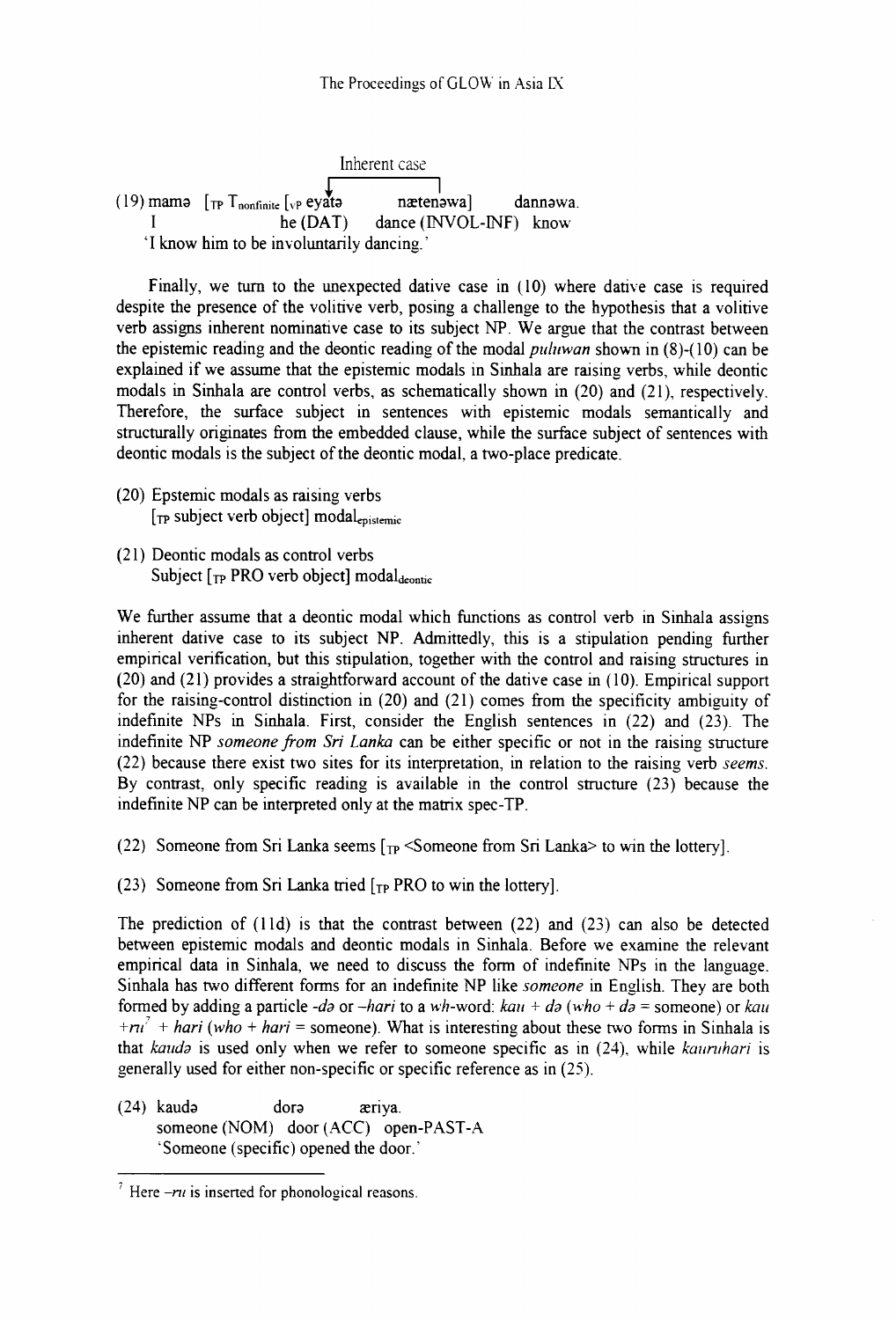Sinhala Case Marking, Modality, and A-movement (C-T. Chou and S. Hettiarachchi)

(25) kauruhari dora aeriya. someone (NOM) door (ACC) open-PAST-A 'Someone (specific or not) opened the door.'

In addition, either form can combine with a noun like *lamayek* 'child' to form an indefinite NP like *kauruhari lamayek* or *kauda lamayek* 'some child'. They are both compatible with volitive or involitive predicates, as illustrated in (26) and (27), respectively:

- (26) a. kauruhari lamayek basha tunak katakaranawa. child (NOM) languages three speak (VOL) 'Some (specific or not) child (actively/voluntarily) speaks three languages.'
	- b. kauruhari lamayekuta basha tunak katakerenawa. some child (DAT) languages three speak (INVOL) 'Some (specific or not) child (involuntarily) speaks three languages.'
- (27) a. kauda lamayek basha tunak katakaranawa. some child (NOM) languages three speak (VOL) 'Some specific child (actively/voluntarily) speaks three languages.'
	- b. kauda lamayekuta basha tunak katakerenawa. some child (DAT) languages three speak (INVOL) 'Some specific child (involuntarily) speaks three languages.'

Now, if we embed (26) under an epistemic modal as in (28), only (28a) with a volitive verb maintains the specificity ambiguity, whereas only nonspecific reading is available in (28b) with an involitive verb. Therefore, even though the exclusively specific form *kauda lamayekuta* is compatibile with an involitive verb as in (27b), it cannot be used in this context, as in (29).

- (28) a. kauruhari lamayek basha tunak katakaranna puluwan. some child (NOM) languages three speak (VOL) be.likely.to 'Some child (specific or not) is likely to (actively/voluntarily) speak three languages.' b. kauruhari lamayekuta basha tunak katakerenna puluwan. [cf. (26b)]
	- some child (DAT) languages three speak (INVOL) be.likely.to 'Some child (nonspecific) is likely to (involuntarily) speak three languages.'
- (29) \*kauda lamayekuta basha tunak katakerenna puluwan. some child (DAT) languages three speak (INVOL) be.likely.to Intended: 'Some specific child is likely to (involuntarily) speak three languages.'

Interestingly, if *puluwan* is interpreted as a deontic modal, the indefinite subject NP receives only specific reading, as in  $(30a)$ .<sup>8</sup> Thus, the exclusively specific form *kauda lamayekuta* is allowed in this context, as in (30b).

(30) a. kauruhari lamayekuta basha tunak katakaranna puluwan. some child (DAT) languages three speak (VOL) be.able.to 'Some specific child is able to (actively/voluntarily) speak three languages.' b. kauda lamayekuta basha tunak katakaranna puluwan. some child (NOM) languages three speak (VOL) be.able.to

<sup>&</sup>lt;sup>8</sup> *Puluwan* cannot be interpreted as a deontic modal with an involitive verb due to the incompatibility between deontic/ability modals and involitive verbs as noted in footnote 2.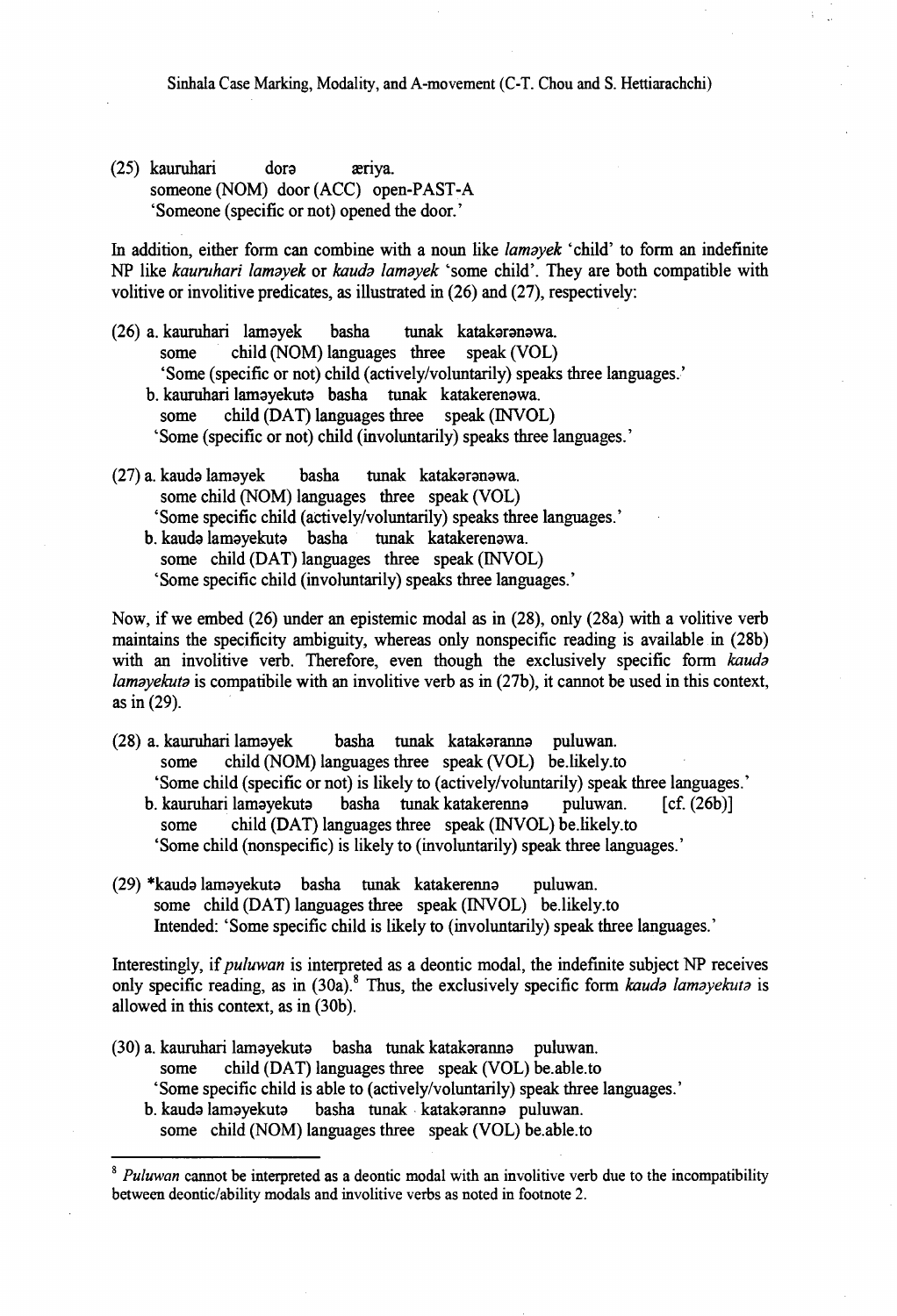Some specific child is able to (activelv/voluntanly) speak three languages.'

The range of interpretations of the indefinite subject NP in (28)-(30) receives a straightforward explanation if we adopt the hypothesis that epistemic modals are raising verbs in Sinhala, while deontic modals are control verbs. In (28a), the indefinite NP is ambiguous because it must raise to the matrix spec-TP (based on the same motivation seen in  $(15)/(16)$ ) as in (31):

\n
$$
\text{case-driven A-movement}
$$
\n

\n\n (31)  $\left[ \text{TP} \text{ kauruhari lamayek}_i \right]$ \n

\n\n Some child (NOM) *languages three speak (VOL)* be likely to\n

On the other hand, only nonspecific reading is available in (28b) because the indefinite subject NP already receives inherent dative case from the embedded involitive verb and is not active for further NP movement out of the embedded TP, following the analysis in (13)/(14). As a result, the indefinite NP can only be interpreted below the scope of the epistemic raising modal *puluwan* 'be.likely.to'.

Last, only specific reading is available in (30a) with the deontic modal because deontic modals are control verbs and the indefinite subject NP is base-generated as the subject of the deontic modal as in (32). As a result, matrix spec-TP is the only position where the indefinite NP can be interpreted (after the case-driven A-movement applies).

\n
$$
\text{case-driven A-movement}
$$
\n

\n\n (32)  $\left[ \text{TP} \text{ kauruhari lampekuta} \right]$ \n

\n\n The same child (DATA) and the following expression is given by:\n  $\text{Time} \left[ \text{exp} \text{tr} \right]$ \n

\n\n The first line is given by:\n  $\text{Time} \left[ \text{exp} \text{tr} \right]$ \n

\n\n The second line is given by:\n  $\text{Time} \left[ \text{exp} \text{tr} \right]$ \n

\n\n The second line is given by:\n  $\text{Time} \left[ \text{tr} \right]$ \n

\n\n The second line is given by:\n  $\text{Time} \left[ \text{tr} \right]$ \n

\n\n The second line is given by:\n  $\text{Time} \left[ \text{tr} \right]$ \n

\n\n The second line is given by:\n  $\text{Time} \left[ \text{tr} \right]$ \n

\n\n The second line is given by:\n  $\text{Time} \left[ \text{tr} \right]$ \n

\n\n The second line is given by:\n  $\text{Time} \left[ \text{tr} \right]$ \n

\n\n The second line is given by:\n  $\text{Time} \left[ \text{tr} \right]$ \n

\n\n The second line is given by:\n  $\text{Time} \left[ \text{tr} \right]$ \n

\n\n The second line is given by:\n  $\text{Time} \left[ \text{tr} \right]$ \n

\n\n The second line is given by:\n  $\text{Time} \left[ \text{tr} \right]$ \n

\n\n The second line is given by:\n  $\text{Time} \left[ \text{tr} \right]$ \n

\n\n The second line is given by:\n  $\text{Time} \left[ \text{tr} \right]$ \n

\n\n The second line is given by:\n  $\text{Time} \left[ \text{tr} \right]$ \n

\n\n The second line is given by:\n  $\text{Time} \left[ \text{tr} \right]$ \n

\n\n The second line is given by:\n  $\text{Time} \left[ \text{tr} \right]$ \n

## 4. Summary

In this paper, we have marshalled evidence against the widely held assumption in the generative literature on Sinhala syntax that both nominative case and dative case are inherent cases assigned by volitive predicates and involitive predicates, respectively (Henadeerage, 2002 and Jany, 2005). We show that all the counterexamples follow from the assumptions that (i) only involitive predicates assign inherent dative case to its subject, (ii) nominative case is a structural case assigned by a finite T, (iii) A-movement in Sinhala is triggered by case valuation, rather than by a universal EPP structural requirement, and (iv) epistemic modals in Sinhala are raising verbs, while deontic modals are control verbs.

## References

Beavers, J. *&* Zubair. C. (2010). The interaction of transitivity features in the Sinhala involitive. In P. Brandt and M. Garcia, eds., *Transitivity: Form, Meaning, Acquisition, and Processing*, 69-92. Amsterdam: Benjamins.

Boskovic. Z. (2002), A-movement and the EPP. *Syntax* 5, 167-218.

Chandralal, D. (2010). *Sinhala.* Amsterdam: John Benjamins Publishing Company.

Chomsky, N. (2000), Minimalist inquiries: the framework. In Martin, R,, et al. eds.. *Step hv Step:* Essays in Minimalist Syntax in Honor of Howard Lasnik. MIT Press, Cambridge, Mass, 89-155.

Chomsky, N. (2001). Derivation by phase. In Michael K. ed.. *Ken Hale: A Life in Language*, MIT Press, Cambridge. Mass, 1-52.